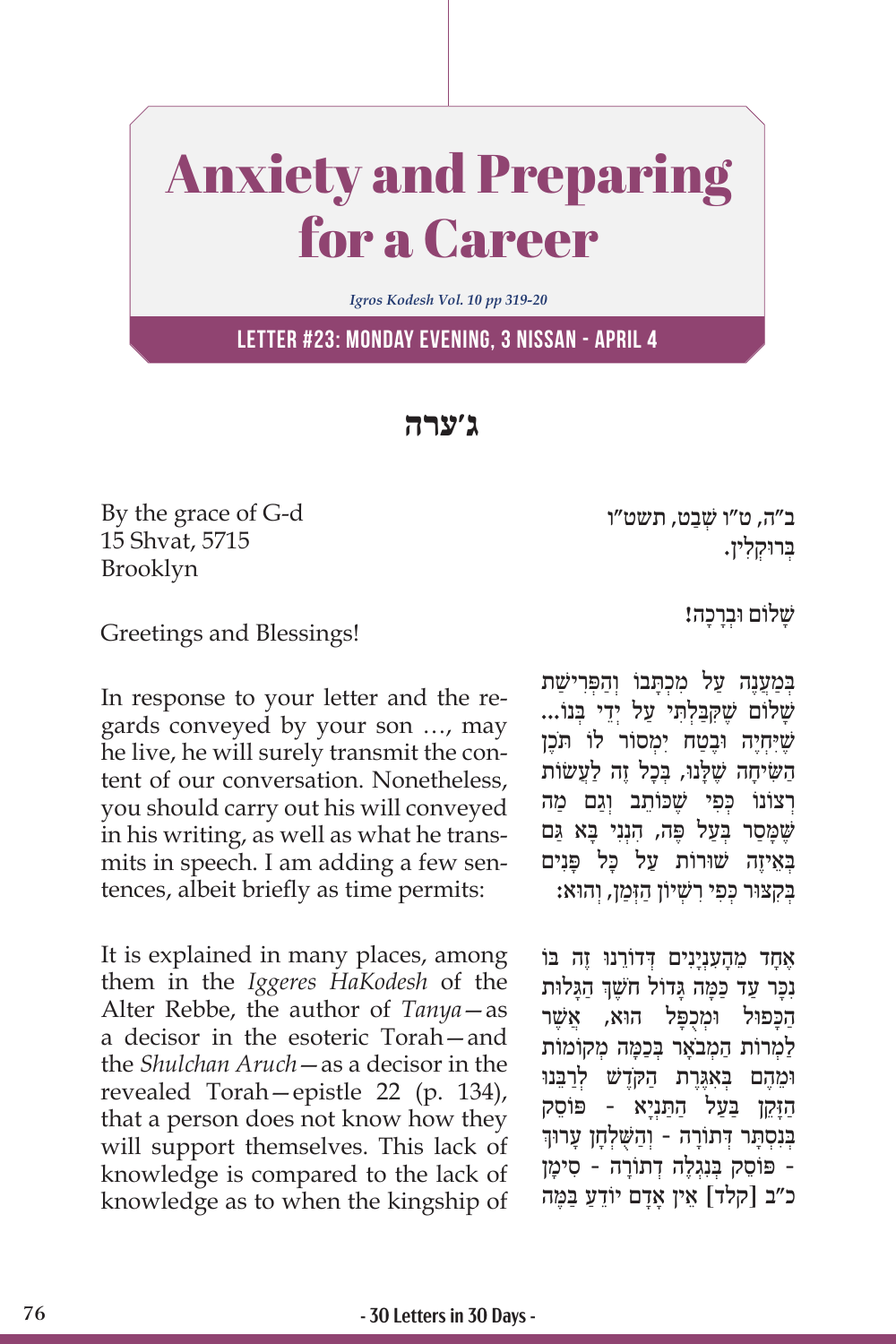the house of Dovid will return [*Mashiach*]; see sources cited. Nonetheless, an attribute of our generation, demonstrating the intensity of the exile, is to begin searching for a career from a relatively young age. This disturbs all of the matters and procedures necessary to enrich a person with the true wealth [of Judaism]. Everyone pretends to know the future, and it is therefore necessary to know that specifically when one will arrange for the education of their children and their own dealings according to the instructions of the Holy One, blessed be He, is He able to constantly support them. This is the only way, so to speak, that it is possible for Him to support and provide for everyone with kindness and compassion.

Indeed, the instruction of our Sages based on the verse, "And Hashem will bless you in all that you do," [instructing us that we must do proper work to receive Hashem's blessings] is well known. Nonetheless, everything has its time; the preparation for work needs to begin close to the time of working and even then, not in a manner which disturbs the fundamental matters of a person's life. To my distress, as with all of these matters, this applies to your son who seems to have been researching his career and what will be his livelihood for multiple years now for various reasons. This concern reached the depths of his heart, causing inner anxiety (although it is possible that he is unaware of the extent of his worrying). Due to the in-

ִמ ְשׂ ַּתֵכּ ְ ר, וֻהשׁ ְ ָו ִה א ְ י יִד ָיעה זוֹ לְהֶעָדֵר הַיִדִיעַה מַלְכוּת בֵּית דָּוִד כְּתַי תַּחְזוֹר, עַיֵּן שָׁם,<br>וּבְכָל זֶה הֲרֵי מִגִּיל רַךְ לְפִי עֶרֶךְ ֦֧֧֦֧֢ׅ֧֓֓<u>֓</u> מתחילים לחפּשׂ את תכלית גּשָׁמי וּמַבלְבַלים כּל הענִינים וְהַסְדָרִים הַדְּרוּשִׁים לְאָשָׁרוֹ שֶׁל הַאֲדַם אַשָּׁרוֹ הַאֲמִתִּי, וּכְאַלוּ הַיַה כַּל אֶחַד מִמֵּנּוּ יוֹדֵעַ עֵתִידוֹת וּבְמֵילַא לַדַעַת ַדְוְקָא כְּשֶׁיְסַדֵּר אֹפֶן הַחִנּוּךְ שֶׁל ַבְּנֵי בֵיתוֹ אוֹ כִּשֵׁיִּסַדֵּר עָנְיַנִים שֶׁלּוֹ בְּאֹפֶן מְסֻיָּם וְאָז הַקָּדוֹשׁ<br>ברוּד הוּא יוכל לפרנסו במשד ֧֧֧֖֖֖֖֖֖֧֚֚֚֚֚֚֚֚֝֝֬<u>֓</u> בְּרוּךְ הוּא יוּכַל לְפַרְנְסוֹ בְּמֶשֶׁךְ ׇׅ֧֖֖֖֖֖֖֖֖֖֖֧֪ׅ֪֪ׅ֧֧֧֧֧֚֚֚֚֚֚֚֚֚֚֚֓֝֬֝֓֓֓֞֓֓֓֞֓֡֓֓֞֓֡֓֓֞֓֡֓֓֞֓֡֬֓֓֞֓֡֬֓֓֞֓֝֬֓֝֬֝֬֝֬֝ הַזְּמַן, כִּי זֶהוּ הַדֶּרֶךְ הַיְחִידָה בִּשְׁבִיל הַכְּבְיָכוֹל בְּהָאֱפִשָּׁרִיּוּת להֵיוֹת זן וּמַפִּרְנֵס לכּל בְּחֵסֶד ּו ְבַרֲח ִמים.

וְהִנֵּה יַדוּעַ צְוּוִי הַכָּתוּב בְּרַזַ״ל ָּוּבֵרַכְךָּ ה' אֱלֹקֶיךָ בְּכֹל אֲשֶׁר ָתַּעֲשׂה, אָבל לכּל עַת, והכנה צִרִיכַה לְהַתְחִיל ְלָהֲע ִשָׂ ַקְרוֹב לִזְמַן הָעֲשָׂיֶה וְגַם אָז ְּ לֹא ב ֶאֹפן שֶׁ ְּתַב ְלֵּב ְ ּ ל דָבִרים ָהַעָּקַרִים וְהַעָנְיַנִים שֵׁל פִּלוֹנִי וּפִלוֹנִי, וּלִצַעֲרִי כִּכַל הַדְּבַרִים הָאֵלֶה הוּא בְּהַנּוֹגֵעַ לִבְנוֹ שֵׁיְּחָיֵה שֵׁכִּנְרְאֵה זֶה אֵיזָה שׁנים, הִרִי מפִּנֵי אֵיזָה סבּוֹת הָתְחִיל לְהָתְעֲנָיֵן מַה יְהָיֵה ַהַתַּכְלִית וּבְאֵיזֶה אֹפֵן יְמִצַא פַּרְנַסַתוֹ וְנַגְעָה דְאָגָה זוֹ בְּעֹמֶק ַנְפְעׁוֹ וּפַעֲלַה בִּפְנימיּוּתוֹ כּוּוּץ" וּמִפְּנֵי גֹּדֵל הַדְאָגָה (אַף שׁאפשר שאינוֹ משער הנ"ל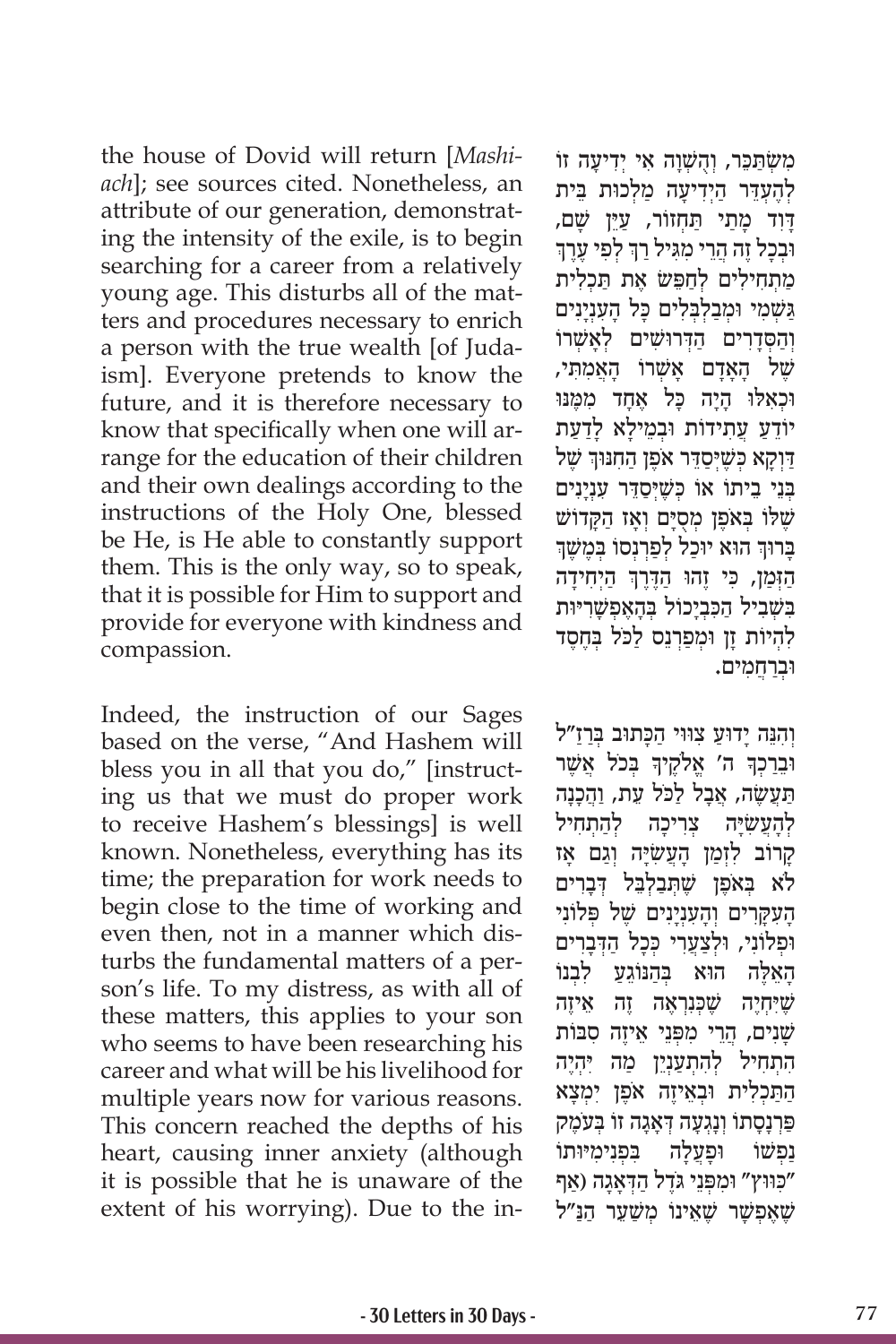tensity of his worries, he views the profession of *shechita* which he learned as the singular matter upon which his future success is dependent, and this hidden thought is also the notion which causes this lamentable condition. And, as mentioned above, it is possible that in his mind and comprehension this is unclear, even in his own mind, but in my opinion, this is the case and the cause.

It is self-understood that it is impossible to change his entire outlook with one conversation, especially as it has been entrenched within his heart throughout the duration of many years, causing him to not even realize that this is the opposite of having *Bitachon*. With proper contemplation, it is recognizable and clear that this also opposes the belief in Divine Providence, that the Holy One, blessed be He, is omnipotent. It is obvious that if he would come to this understanding, he would fight against his outlook due to his innate *Yiras Shamayim*.

Because it is impossible to immediately change his outlook, I told him that although I do not want to explain to him all of the above due to various reasons, he should take several actions. They are: 1) To immediately begin preparations for a different career, meaning that he should even begin to accept the possibility of this career in his mind. As a result, his future will not be de**ְבַּבְנָתוֹ וְהַשָּׂגָתוֹ אֵיךְ שֶׁדּוֹאֵג ַ** על זה). הנּה מביט על אוּמנוּת הַשְּׁחִיטָה שֶׁלָּמַד, וּכְאִלּוּ זֶהוּ אֹפֵן הַיְחִידִי שֵׁבּוֹ תַּלוּי כַּל ַעתידוֹ, וּמַחשַׁבה טמוּנה זוֹ הֵביאה גם לְאוֹתהּ התּוֹפַעה שֶׁעֲלֵיהָ מְתָאוֹנֵן. וְכַנַּ״ל אֱפִשָּׁר שִׁבַּהשׂגה והבנה גלוים אין זה ָברוּר אפלוּ בַעיני עצמוֹ של בּנוֹ שֵׁיָּחָיֶה אָבַל לְדַעָתִּי זֶהוּ הַעָנְיַן וזוֹהי הסבה.

ּמוָבן שֶׁ ִא ֶ י א ְפשָׁ ְּר ב ִשׂ ָיח ַה אַחת לְשַׁנּוֹת כָּל הַשָּׁקַפָּתוֹ וּבְפְרַט שֶׁהִיא טְמוּנַה בְּלְבּוֹ עַמֹק בְּמֶשֶׁךְ כּמה שַׁנִים עַד שֵׁאֵינוֹ מַרְגִּישׁ **ְ** ִ מ ִּמַּדת ַע ַ ד כּ ָּמ ֶ ה ז ּהו **ֵה ֶיפך** הבטחוֹן, וּבָהתִבּוֹנְנוּת יִשׁרה **ּנִכָּר וּמוּכָה שֶׁזֶהוּ גַם כֵּן הֵיפֶךְ** הָ ַ אֲמוּנָה בְּהַשְׁגָּחָה פְּרָטִית אֲשֶׁר ֧֧֧֖֖֖֖֖֖֧֚֚֚֚֚֚֚֚֝֝֬<u>֓</u> הַקְּדוֹשׁ בָּרוּךְ הוּא הוּא כֹּל יָכוֹל כי פּשׁיטא שאם היה בא להבנה ֲ זוֹ הֵר ִ י מפְּ ֵנ ַ י ה ּיִ ְרַאת שָׁ ַמִים שֶׁ ּבוֹ ָהִיה נַלְחִם נֶגֶד השַׁקְפַּתוֹ הַנּ״ל.

וּמִפְּנֵי אִי הָאֶפִשָּׁרִית לְשַׁנּוֹת ְהַשְׁקָפָה תֵכֶף וּמִיָּד אָמַרְתִּי לוֹ **ּכָּמה** ְ טָע ִמ ָ ים לֹא רִצ ִיתי ַאף **שֶׁ ּמ ִ ַ** לְהַסְבִּיר כַּל הַאֲמוּר לְעֵיל, שֶׁעֲלַיו לַעֲשׂוֹת אֵיזֶה עִנְיַנִים, וְהֵם: א) לִהתְחִיל תֵּכֵף בַּהְכִנת ֧֧֧֦֧֢ׅ֖֖֖֖֧֚֚֚֚֚֝֝֬<u>֚</u> דֶרֶךְ אַחֶרֶת לְפַרְנָסָתוֹ הַיְנוּ שֵׁאפלוּ בַּשׂכָלוֹ יהָיֶה מקוֹר לאמֹר שַׁאפִשַׁר לוֹ להתפּרנס ַ בְּאֹפֵן זֶה בְּמֵילַא אֵין עֲתִידוֹ